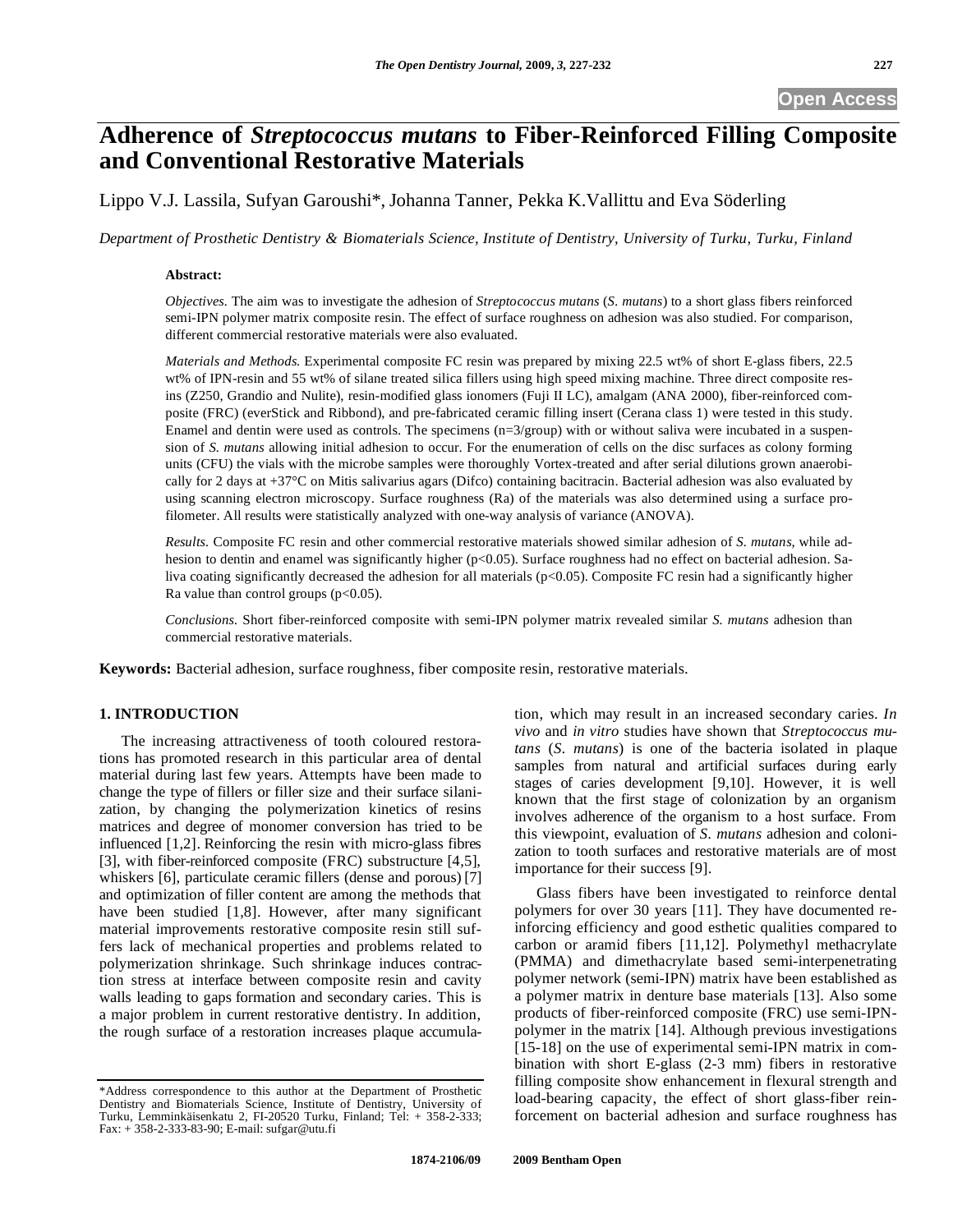| <b>Brand</b>       | <b>Manufacturer</b>                          | Lot no.          | Composition                                                     |
|--------------------|----------------------------------------------|------------------|-----------------------------------------------------------------|
| FC                 | <b>Experimental short fiber composite</b>    |                  | Look at material part                                           |
| Filtek Z250        | 3M ESPE Dental products,<br>St paul, MN, USA | 20061003         | BisGMA, UDMA,<br><b>BisEMA</b>                                  |
| Grandio            | Voco, Cuxhaven, Germany                      | 630615           | Aliphatic and aromatic dimethacrylates, 78%<br>by weight filler |
| Nulite             | Hornsby NSW, Australia                       | 021703           | BisGMA based hybrid composite resin                             |
| Fuji II LC         | GC corporation, Japan                        | 540 1042         | Resin modified Glass-ionomer cement                             |
| Amalgam (ANA 2000) | Nordiska Dental AB, Ängelholm, Sweden        | 95127-3468       | Silver, copper, tin, zinc and mercury                           |
| everStick          | StickTeck Ltd, Turku, Finland                | 2060727-ES-158   | E-glass fibers, PMMA, BisGMA                                    |
| Ribbond            | Ribbond Inc, Seattle, Washington, USA        | 9541             | UHMW-polyethylene, BisGMA                                       |
| Cerana class 1     | Nordiska Dental AB, Ängelholm, Sweden        | $141002 - 26X$ L | Leucite reinforced glass ceramic                                |

PMMA, poly methyl methacrylate,  $M_w$  220.000 **BisGMA, bisphenol A-glycidyl dimethacrylate.**  TEGDMA, triethylenglycol dimethacrylate. **UDMA, urethane dimethacrylate.**  BisEMA, bisphenol A polyethylene glycol diether. UHMW, ultra high molecular weight

not been reported. It has been hypothesized that using isotropic short-fiber fillers will not effect on the surface roughness and bacterial adhesion of composite resin.

Thus, the aim of this study was to compare *S. mutans* adhesion and surface roughness of experimental short glassfiber composite resin with different commercial restorative materials.

# **2. MATERIALS AND METHODS**

#### **2.1. Materials**

Eight commercial restorative materials, three filling composite resins, resin-modified glass ionomers, amalgam, two fiber-reinforced composites and pre-fabricated ceramic filling insert were tested in this study. They are listed in Table **1**. Enamel and dentin were used as control groups.

Dimethacrylate (BisGMA 67% [bisphenol A-glycidyl dimethacrylate] and TEGDMA 33% [triethylenglycol dimethacrylate]) resin consisting 50 wt% nanofillers with an approximate diameter of 20 nm in size  $(SiO<sub>2</sub>)$  (Hanse Chemie, Germany) and E-glass fibers with BisGMA-PMMA [polymethylmethacrylate, Mw 220.000]) resin matrix (ever-Stick, StickTech Ltd, Turku, Finland). In addition, radioopacity fillers of BaAlSiO<sub>2</sub> (3 $\pm$ 2 μm in size) (Specialty Glass, USA) were incorporated to the resin system. Before the BaAlSiO<sub>2</sub> filler particles were incorporated into the resin matrix, they were silane treated using previously reported technique [19].

Experimental fiber composites (FC) were prepared by mixing 22.5 wt% of silinated short E-glass fibers (2-3 mm in length) [15-17] to 22.5 wt% of resin matrix and then 55 wt% of BaAlSiO<sub>2</sub>-radio-opacity-fillers were added gradually to the mixture. The mixing was carried by using high speed mixing machine for 5 min (SpeedMixer, DAC, Germany, 3500 rpm). The dimethacrylate based resin matrix consisting PMMA forms semi-IPN polymer matrix for the composite of FC.

#### **2.2. Methods**

Nine specimens for each material (2 mm-thick disc with a diameter of 6.5 mm) were photo-polymerized for 40 s using a light source with an irradiance of 800 mW/cm<sup>2</sup> (Optilux-500, Kerr, CT, USA). After polymerization, specimens were polished by diamond cub (Edenta AG, Switzerland) under water cool using low speed handpiece rotating at approximately 20.000 rpm. Discs from enamel and dentin (n=9, control) were obtained from freshly extracted sound third molars using a slow speed diamond saw (Ernst Leitz GMBH, Wetzlar 1600, Germany). Specimens were water stored for 24 h at 37°C before testing.

#### **Measurement of Surface Roughness**

The surface roughness of the specimen  $(n=3)$  was measured using a surface profilometer (Mitutoyo surftest 301, Mitutoyo Corporation, Kanagawa, Japan), with a standard cutoff of 0.8 mm, a transverse length of 0.8 mm, and a stylus speed of 0.1 mm/s. The roughness average (Ra) of a specimen was defined as the arithmetic average height of roughness component irregularities from the mean line measured within the sampling length. Three profilometer tracings were made for each specimen and numerical average was determined for each group.

#### **Preparation of Saliva for the Adhesion Tests**

Paraffin-stimulated saliva was collected from 4 volunteers. The pooled saliva was clarified by centrifugation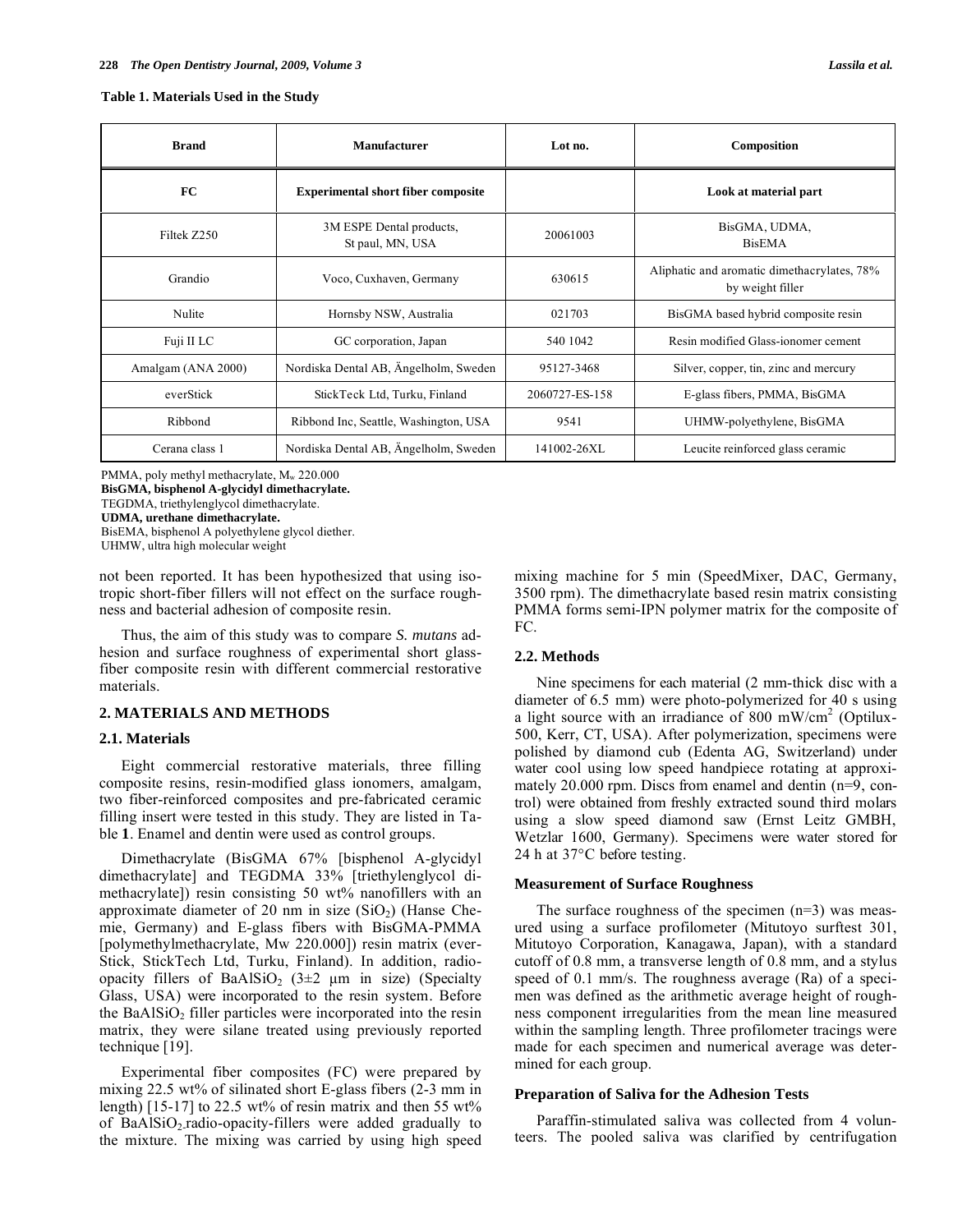

**Fig. (1).** SEM photograph of saliva coated enamel surface with adhered *S. mutans* cells.

(12000 *g*, 10 min), stored in aliquots at -70 ˚C. Before use it was thawed and diluted 1:5 with adsorption buffer (see below) [20].

## **Cultivation of the Microorganism and Preparation of Cell Suspensions**

For the adhesion experiments *Streptococcus mutans*  Ingbritt (kindly provided by Dr. Carlén, University of Göteborg, Sweden) was cultured on blood plates (Orion Diagnostica, Espoo, Finland) for 16 h at  $+37$  °C in an anaerobic athmosphere. In these conditions the cells occur in suspension as singles, pairs or triplets (Fig. **1**), which makes further homogenization unnecessary [20]. The cells were harvested from the plates with plastic loops, washed twice (10000 *g*, 10 min*)* with phosphate-buffered saline (PBS; 137 mM NaCl, 10 mM phosphate, 2.7 mM KCl, pH 7.4) and suspended in the adsorption buffer to an optical density of  $0.35$  (A<sub>550</sub>) corresponding to 5 x  $10^8$  CFU per ml [20].

The cell density was checked in preliminary adhesion experiments showing in scanning electron microscopy (SEM) even distribution of the cells on the material surfaces with abundant space for surface colonization (Fig. **1**).

#### **Adhesion Tests**

The adhesion experiments were essentially performed as described earlier for granular hydroxyapatite [20]. The discs (n=3/group with or without saliva) were first preincubated in 2 ml adsorption buffer/diluted saliva at room temperature for 30 min using gentle rolling (The Coulter Mixer, Luton, UK) in 14 ml capped plastic test tubes with an inner diameter of 16 mm (Falcon, BD Biosciences, Bedford, MA, USA). The mixer was tilted in a 15 degree angle to ensure that the discs were covered by liquid at all times. After the preincubation the discs were rinsed once in 50 ml saline (0.9% NaCl, Orion Diagnostica, Espoo, Finland) and then transferred to test tubes with 2 ml of the cell suspension prepared as described above. The discs were rolled in the cell suspensions for 30 min and then rinsed gently 3 times in 50 ml saline. Thereafter the attached cells from one side of the disc were scraped to 0.5 ml of transport medium (Tryptic Soy Broth, Difco Laboratories, MI, USA). Three applicators dipped into fresh transport medium before the procedure (Quick-Stick, Dentsolv AB, Sweden) were used to scrape the cells from the disc. The brush ends of the applicators were cut into the transport media. In preliminary experiments, one Vortextreatment of the vials efficiently removed the bacteria from the brushes 1 and 2, increasing the number of scrapings from 3 to 4 did not increase the cell yield. The same method has been used to collect early plaque formed on different materials [21]. The experiments were performed with 3-4 replicates and repeated at least once.

For the enumeration of cells on the disc surfaces as colony forming units (CFU) the vials with the microbe samples collected from the surfaces were thoroughly Vortex-treated and after serial dilutions of the samples grown anaerobically for 2 days at  $+37$  °C on Mitis salivarius agars (Difco).

In some experiments the materials were subjected to fixation followed by scanning electron microscope (SEM) as described below.

### **SEM**

For the SEM examinations the samples were fixed for 5 min (2% glutaraldehyde and 2% formaldehyde in phosphatebuffered saline [Orion Diagnostica, Espoo, Finland], pH 7.4), rinsed once in distilled water and dried in an ascending ethanol series: 50% EtOH for 5 min, 70% EtOH for 10 min, two times 96% EtOH for 10 min and absolute EtOH for 5 min. Finally the specimens were sputter coated with gold and examined with SEM (Model JSM 5500, JEOL Ltd., Tokyo, Japan).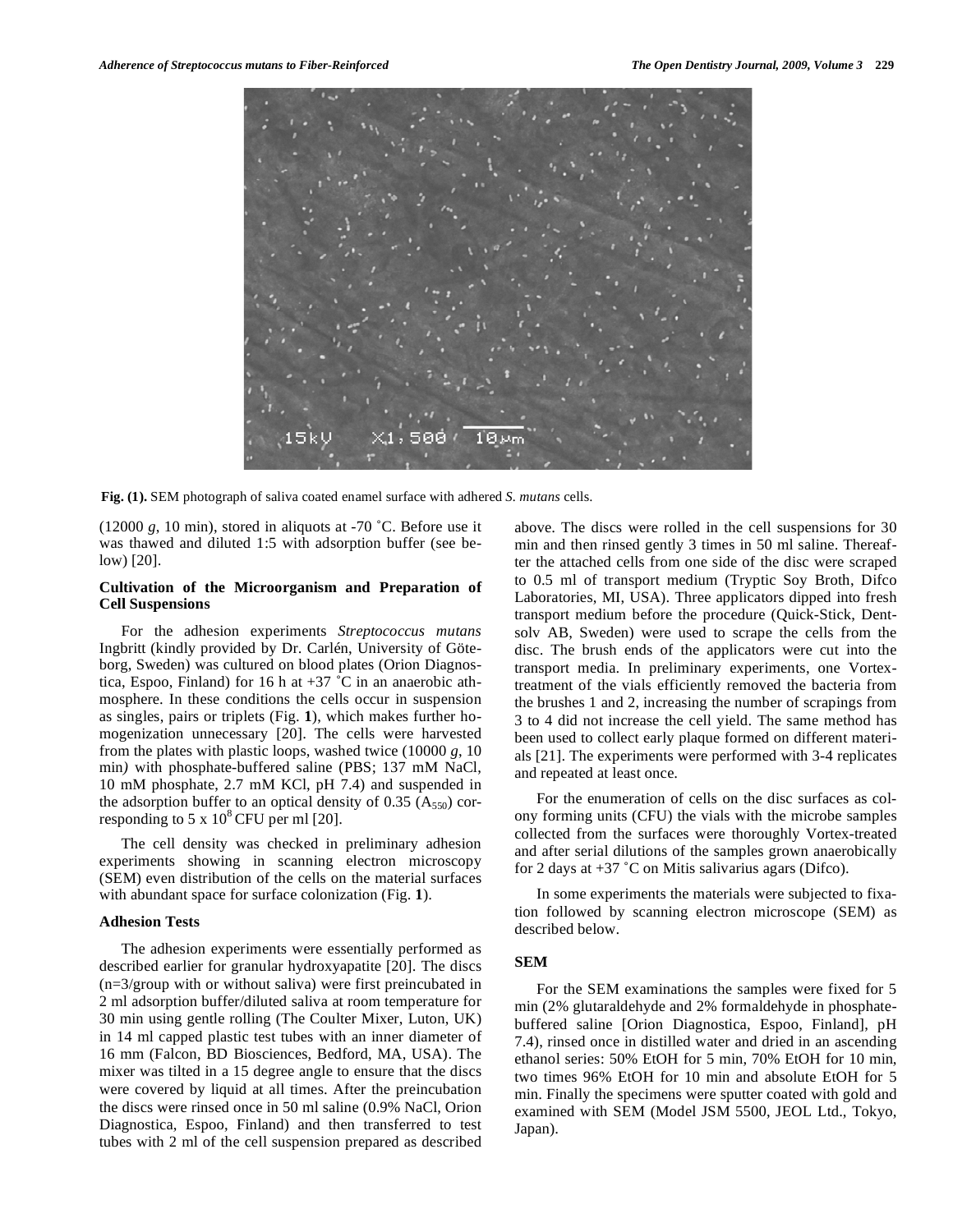

**Fig. (2).** Number of adhered *S. mutans* cells on tested restorative materials with and without saliva surface precoating. Vertical lines represent standard deviations. Horizontal line above the bars indicates groups that statistically differ from others.



**Fig. (3).** Mean Ra (μm) values of the materials tested. Vertical lines represent standard deviations. Horizontal line above the bars indicates groups that do not differ statistically from each other.

## **STATISTICAL ANALYSIS**

The results were statistically analyzed with analysis of variance (ANOVA) at the P<0.05 significance level with SPSS version 13 (Statistical Package for Social Science, SPSS Inc, Chicago, IL, USA). Subsequent multiple comparisons were conducted using Tukey's post hoc analysis.

## **3. RESULT**

Experimental composite FC resin and other tested materials showed similar adhesion of *S. mutans* (Fig. **2**), while adhesion to dentin and enamel was significantly higher  $(p<0.05)$ .

Saliva coating significantly decreased the adhesion for all materials but dentine and enamel still showed the highest *S. mutans* adhesion.

No relation was found between surface roughness and *S. mutans* adhesion. Significant differences were detected in the surface roughness of studied materials (Fig. **3**). The lowest Ra value was obtained with specimens made from Cerana class 1 (0.31  $\mu$ m  $\pm$ 0.1) and specimens made from Ribbond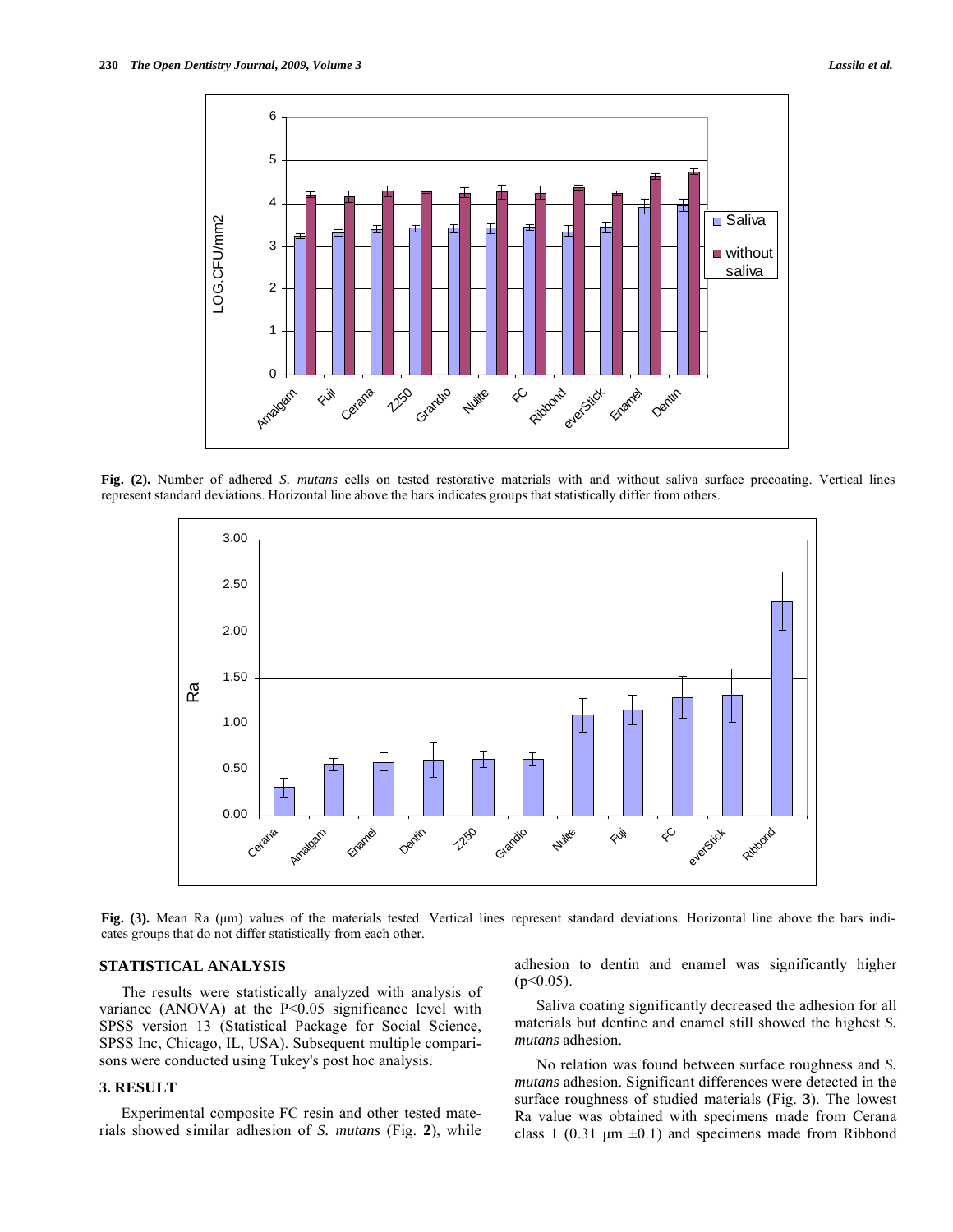had highest values (2.33  $\mu$ m  $\pm$ 0.31). Experimental composite FC resin had a significantly higher Ra value than control groups  $(p<0.05)$ .

Scanning-electron microscopy of bacteria binding to noncoated and saliva-coated specimens revealed less bacteria on the specimens after saliva coating.

### **4. DISCUSSION**

Bacterial colonization of *S. mutans* is usually the first step leading to secondary caries development. Adhesion of *S. mutans* to short fiber composite FC resin and different commercial restorative materials were studied in relation to surface roughness.

Based on the results of the present *in vitro* study *S. mutans* does not demonstrate difference adhesion to experimental composite FC resin than to other restorative materials tested (Fig. **2**), despite of different surface roughness they have. Interestingly, adhesion of *S. mutans* was previously shown to increase with increasing surface free energy [9,21]. However, glass fibers with higher surface energy seemed to adhere same *S. mutans* than the restorative materials with lower surface energy. Our findings are in agreement with a studies by Tanner *et al.*, which showed that glass fiberreinforced composite (FRC) resembles restorative composite with respect of plaque accumulation and adherence of *S. mutans* [21,22]. Our observations clearly demonstrated no influence of surface roughness on *S. mutans* adhesion. This is in accordance with Eick *et al*., who demonstrated that no correlation found between surface roughness and the number of colony forming units (CFU) of *S. mutans* [23].

Enamel and dentin demonstrated higher bacterial adhesion than tested restorative materials. This is most likely due to hydrophobic interaction of tooth structure. Several authors showed the influence of saliva pellicle on the degree of bacterial adhesion in comparison with uncoated surfaces [24- 26]. The results of the present study support these observations showing a lower degree of *S. mutans* binding after saliva coating on all tested materials.

Methodologically, one limitation of the present study is related to the scraping test of the cells and not labeling of them since we wanted to collect both sides of the material specimens. However, repeatability of the scraping method was good as judged by the small standard deviations of the replicates. This enabled also the assessment of CFUs and SEM detection from the same specimen.

The SEM was not a valid method to study the attachment since most materials were too uneven for SEM. Scanning results were in agreement with the scrapings (Fig. **2**) to demonstrate how homogenous the bacterial suspension was with no S. mutans chains.

Mechanical profilometers have been used to measure surface roughness for *in vitro* investigations. The profilometers provide somewhat limited two-dimensional information. As apparent in Fig. (**3**), there were proportional significant differences between the Ra values of different restorative materials. The Ra value of composite FC resin was at same level to the commercial packable composite resin (Nulite) and resin-modified glass ionomers (Fuji II LC). On the other hand, Grandio and Z250 as hybrid composite resins revealed lower Ra value than other composite resins. However, the Ra value of short fiber reinforced composite resin was within the clinical acceptable range [27,28]. Roughness can be related to a combination of factors that include the characteristics of the matrix, ratio and size of inorganic particles, exposition of these inorganic particles and formation of air bubbles during material preparation. FC, Nulite and Fuji resins present the higher mean particle size according to manufacturer data. In contrast, Z250 and Grandio contain a smaller range of filler particles size than other composites tested, which may partially explain the lower roughness obtained with this composite resin. In addition, resin composite filler particles appear to play an intrinsic role in how well a composite finishes. In composites where the filler particles are significantly harder than the matrix, the resin phase may suffer a special loss during finishing. This will result in the positive relief of filler particles on the surface [29,30].

Another aspect reported in the literature that may have an influence on the surfaces roughness is finishing and polishing techniques [28,29]. However, in this study all specimens were finished to closely simulate clinical conditions, i.e. by using diamond-finishing cup. Moreover, finishing time, and press-on force should also be taken into consideration [31].

Based on the results of this study and our previous published data of short fiber composite resin [15, 32-34], it is suggested that experimental FC composite could be used successfully to fulfill the requirements for a posterior restoration. However, it should be emphasized that clinical trials are necessary in order to evaluate the usefulness of FC composite resin in dental restorations.

#### **5. CONCLUSIONS**

The new experimental short-fiber composite does not change the *S. mutans* adhesion tendency, although surface roughness values were higher than for commercial composite resin.

#### **ACKNOWLEDGMENT**

The authors gratefully acknowledge Mrs. Milla Lahdenperä, Ms. Jasmina Bijelic, and Ms. Oona Hällfors for kind help in this study.

### **REFERENCES**

- [1] Ferracane JL, Berge HX, Condon JR. *In vitro* aging of dental composites in water-effect of degree of conversion, filler volume, and filler/matrix coupling. J Biomed Mater Res 1998; 42: 465-72.
- [2] Watts DC, Hindi AA. Intrinsic soft-start polymerization shrinkagekinetics in an acrylate-based resin composite. Dent Mater 1999; 15: 39-45.
- [3] Petersen RC. Discontinuous fibre-reinforced composites above critical length. J Dent Res 2005; 84: 365-70.
- [4] Garoushi S, Lassila LVJ, Tezvergil A, Vallittu PK. Load bearing capacity of fibre-reinforced and particulate filler composite resin combination. J Dent 2006; 34: 179-84.
- [5] Garoushi S, Lassila LV, Tezvergil A, Vallittu PK. Static and fatigue compression test for particulate filler composite resin with fiber-reinforced composite substructure. Dent Mater 2007; 23: 17-23.
- [6] Xu HHK, Quinn JB, Smith DT, Giuseppetti AA, Eichmiller FC. Effect of different whiskers on the reinforcement of dental resin composites. Dent Mater 2003; 19: 359-67.
- [7] Zandinejad AA, Atai M, Pahlevan A. The effect of ceramic and porous fillers on the mechanical properties of experimental dental composites. Dent Mater 2006; 22: 382-7.